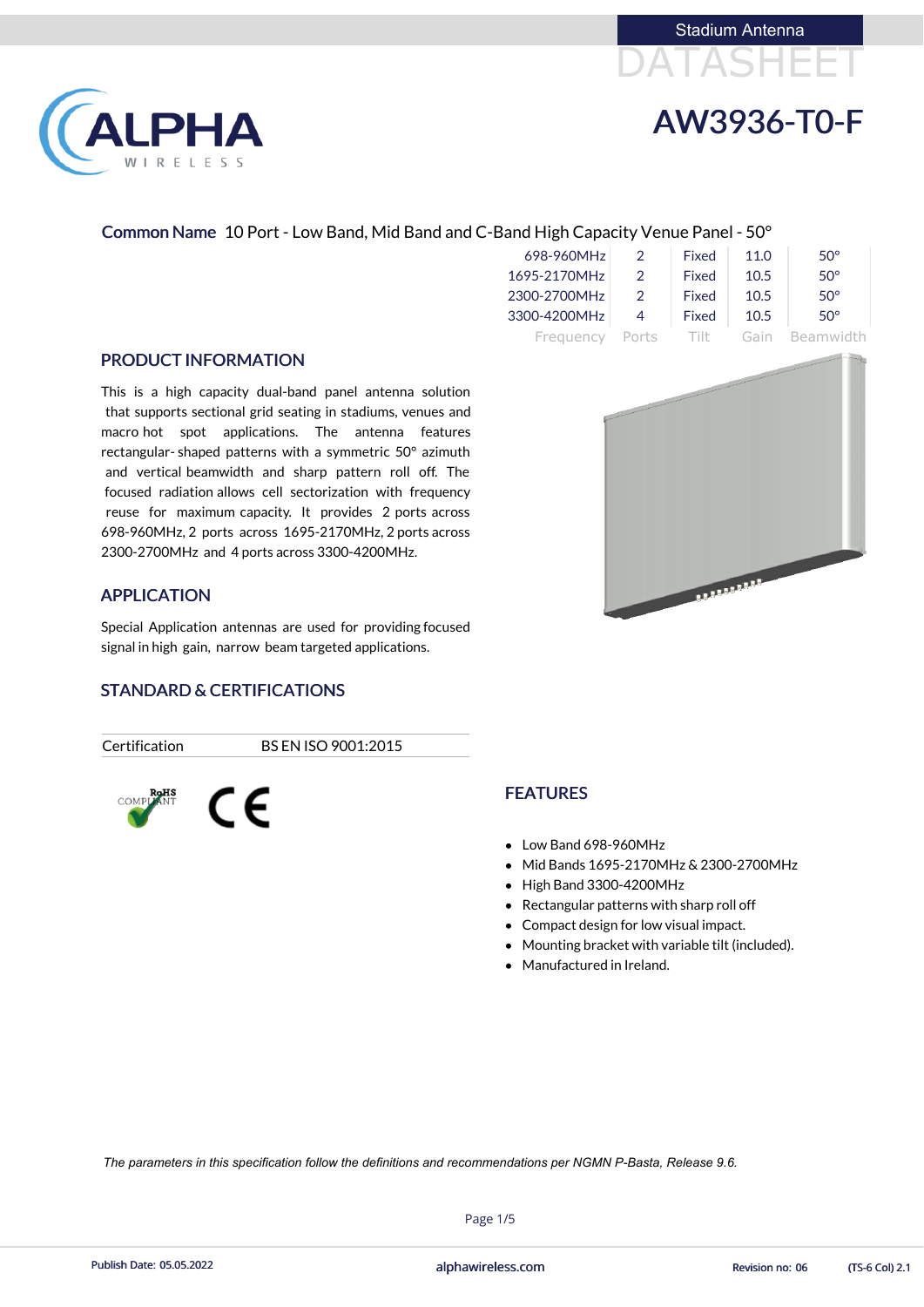

AW3936-T0-F

## TECHNICAL SPECIFICATION

| <b>Electrical</b>  |                            |            | Array R1        |                 | Array Y1        |                 | Array Y2            |                 | Arrays P1 & P2  |                 |                  |
|--------------------|----------------------------|------------|-----------------|-----------------|-----------------|-----------------|---------------------|-----------------|-----------------|-----------------|------------------|
|                    | <b>Specifications</b>      |            |                 |                 |                 |                 |                     |                 |                 |                 |                  |
|                    | <b>Frequency Range</b>     | <b>MHz</b> | 698             | 790             | 890             | 1695-           | 1995-               | 2300-           | 2500-           | 3300            | 3800-            |
|                    |                            |            | $-790$          | $-890$          | $-960$          | 1995            | 2170                | 2500            | 2700            | $-3800$         | 4200             |
| Polarisation       |                            | Degree     |                 |                 |                 |                 | +/-45° Slant Linear |                 |                 |                 |                  |
| Gain               | Basta                      | dBi        | $9.5 \pm 0.5$   | $10.5 \pm 0.5$  | $11.0 \pm 0.5$  | $9.5 \pm 0.5$   | $10.5 \pm 0.5$      | $9.5 \pm 0.5$   | $10.5 \pm 0.5$  | $9.5 \pm 0.5$   | $10.5 \pm 0.5$   |
|                    | Max                        | dBi        | 10.0            | 11.0            | 11.5            | 10.0            | 11.0                | 10.0            | 11.0            | 10.0            | 11.0             |
|                    | Azimuth Beamwidth          | Degree     | $55^{\circ}$    | $50^\circ$      | $45^{\circ}$    | $50^\circ$      | $40^{\circ}$        | $50^\circ$      | $45^\circ$      | $52^\circ$      | $45^{\circ}$     |
|                    | Azimuth Beam Squint        | Degree<    |                 |                 |                 |                 | $3^\circ$           |                 |                 |                 |                  |
|                    | Elevation Beamwidth        | Degree     | $55^{\circ}$    | $50^\circ$      | $45^\circ$      | $50^\circ$      | $40^{\circ}$        | $50^\circ$      | $45^\circ$      | $52^\circ$      | $45^{\circ}$     |
|                    | <b>Electrical Downtilt</b> | Degree     | TO <sup>o</sup> | TO <sup>o</sup> | TO <sup>o</sup> | TO <sup>o</sup> | TO <sup>o</sup>     | TO <sup>o</sup> | TO <sup>o</sup> | TO <sup>o</sup> | T <sub>0</sub> ° |
|                    | <b>Electrical Downtilt</b> | Degree<    | $3^\circ$       | $3^\circ$       | $3^\circ$       | $3^{\circ}$     | $3^{\circ}$         | $3^{\circ}$     | $3^{\circ}$     | $3^\circ$       | $3^{\circ}$      |
| Deviation          |                            |            |                 |                 |                 |                 |                     |                 |                 |                 |                  |
| Impedance          |                            | Ohms       | 50              |                 |                 |                 |                     |                 |                 |                 |                  |
| <b>VSWR</b>        |                            | $\prec$    | 1.5             |                 |                 |                 |                     |                 |                 |                 |                  |
| <b>Return Loss</b> |                            | dB         |                 |                 |                 |                 | 14                  |                 |                 |                 |                  |
| Isolation          |                            | dB         | 25              | 25              | 25              | 25              | 25                  | 25              | 25              | 25              | 25               |
| Passive            |                            | dBc<       | $-150$          | $-150$          | $-150$          | $-150$          | $-150$              | $-150$          | $-150$          | $-150$          | $-150$           |
|                    | Intermodulation            |            |                 |                 |                 |                 |                     |                 |                 |                 |                  |
| Cross-Polar        |                            | dB         | 15              | 15              | 15              | 15              | 15                  | 15              | 15              | 15              | 15               |
|                    | Discrimination (0°)        |            |                 |                 |                 |                 |                     |                 |                 |                 |                  |
|                    | <b>Maximum Effective</b>   | W          | 100             | 100             | 100             | 100             | 100                 | 100             | 100             | 100             | 100              |
|                    | Power Per Port             |            |                 |                 |                 |                 |                     |                 |                 |                 |                  |

## Representative Pattern Files









For radiation pattern files, please login at www.alphawireless.com



Publish Date: 05.05.2022 **Exercise Service Service Cole 2.1** alphawireless.com **Revision no: 06** (TS-6 Col) 2.1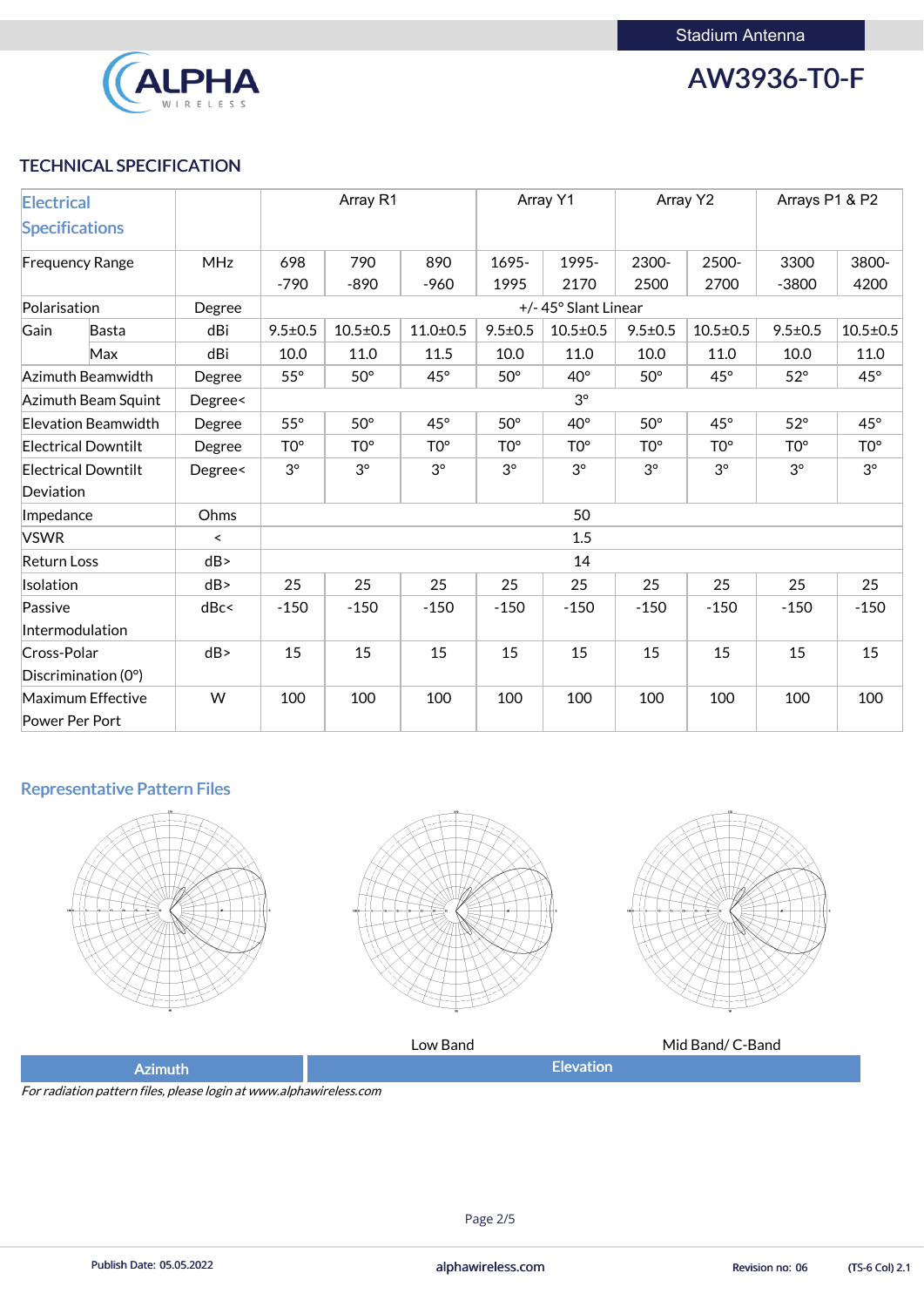

AW3936-T0-F

## TECHNICAL SPECIFICATION

## Mechanical Specifications

| <b>Dimensions</b>                               | mm (in)              | 925 (36.4) x 1490 (58.7) x 205 (8.1) - |
|-------------------------------------------------|----------------------|----------------------------------------|
|                                                 |                      | (LxWxD)                                |
| Net Weight (antenna)                            | kg (lb)              | 35.5(78.3)                             |
| Net Weight (mount)                              | kg (lb)              | 3(6.6)                                 |
| <b>Shipping Weight</b>                          | kg (lb)              | 38.5 (84.9)                            |
| Connector Type (Female)                         |                      | $4.3 - 10$                             |
| <b>Connector Position</b>                       |                      | <b>Bottom</b>                          |
| <b>Connector Quantity</b>                       |                      | 10                                     |
| Windload Frontal (at Rated Wind Speed: 150km/h) | N                    | 1447 (325)                             |
| Windload Lateral (at Rated Wind Speed: 150km/h) | $\mathsf{N}$         | 205 (46)                               |
| <b>Survival Wind Speed</b>                      | $km/h$ (mph)         | 200(125)                               |
| <b>Radome Material</b>                          |                      | <b>Fibreglass</b>                      |
| Radome Colour                                   |                      | Grey                                   |
| <b>Product Compliance Environmental</b>         |                      | <b>RoHS</b>                            |
| <b>Lightning Protection</b>                     |                      | <b>DC Grounded</b>                     |
| Cold Temperature Survival                       | Celsius (Fahrenheit) | $-40(-40)$                             |
| Hot Temperature Survival                        | Celsius (Fahrenheit) | 70 (158)                               |

## Array Layout and RET Information



| Array | <b>Frequency MHz</b> | Ports    |
|-------|----------------------|----------|
| R1    | $698 - 960$          | $1 - 2$  |
| Y1    | $1695 - 2170$        | $3 - 4$  |
| Y2    | $2300 - 2700$        | $5 - 6$  |
| P1    | $3300 - 4200$        | $7 - 8$  |
|       | $3300 - 4200$        | $9 - 10$ |

Note: Colored box sizes do not represent antenna sizes.

#### Page 3/5

Publish Date: 05.05.2022 **Exercise Service Service Cole 2.1** alphawireless.com **Revision no: 06** (TS-6 Col) 2.1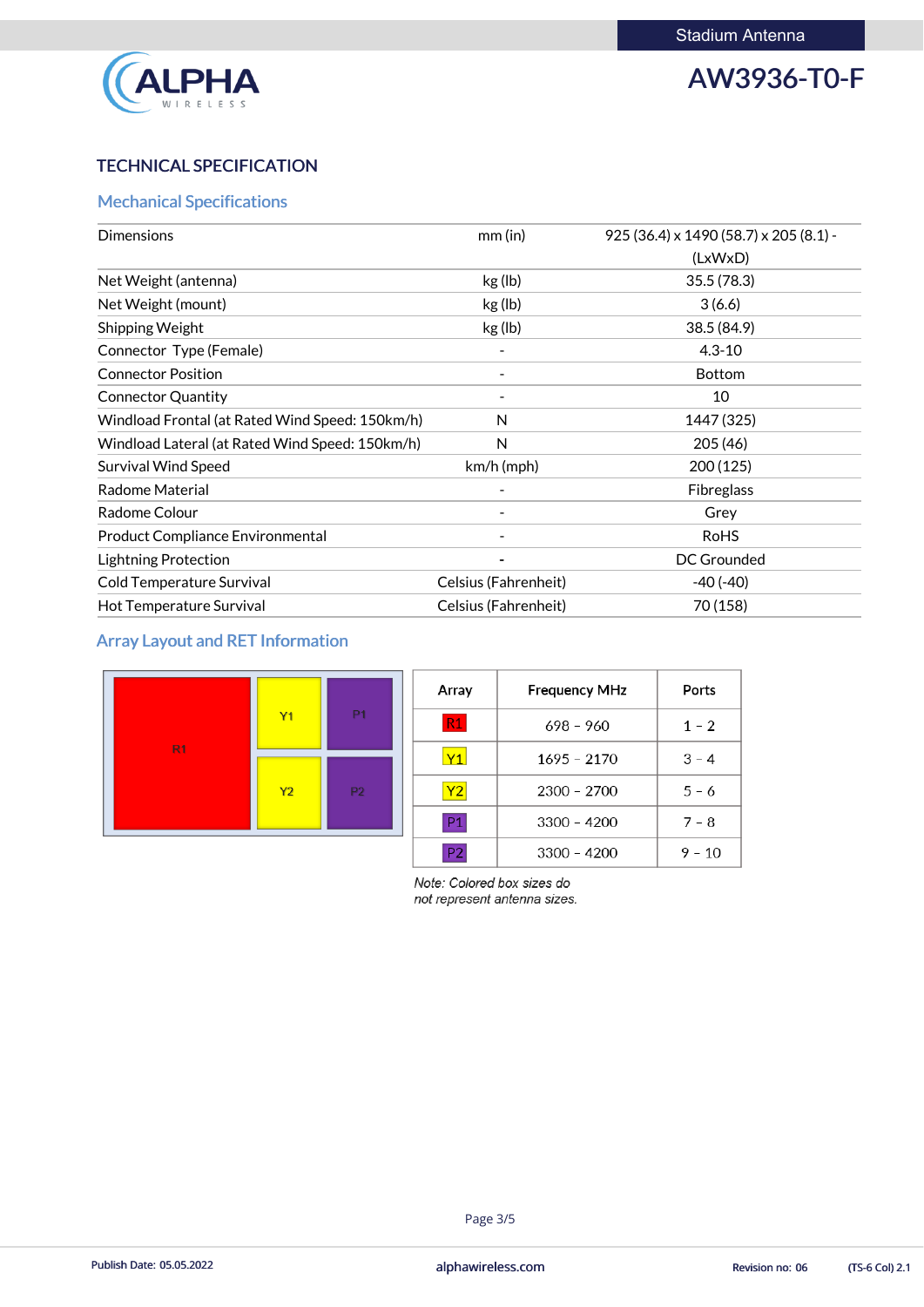Stadium Antenna









## Mechanical Illustration

**ALPHA** 

(TS-6 Col) 2.1

Page 4/5

Publish Date: 05.05.2022 **alphawireless.com** and a series and a series of the Revision no: 06